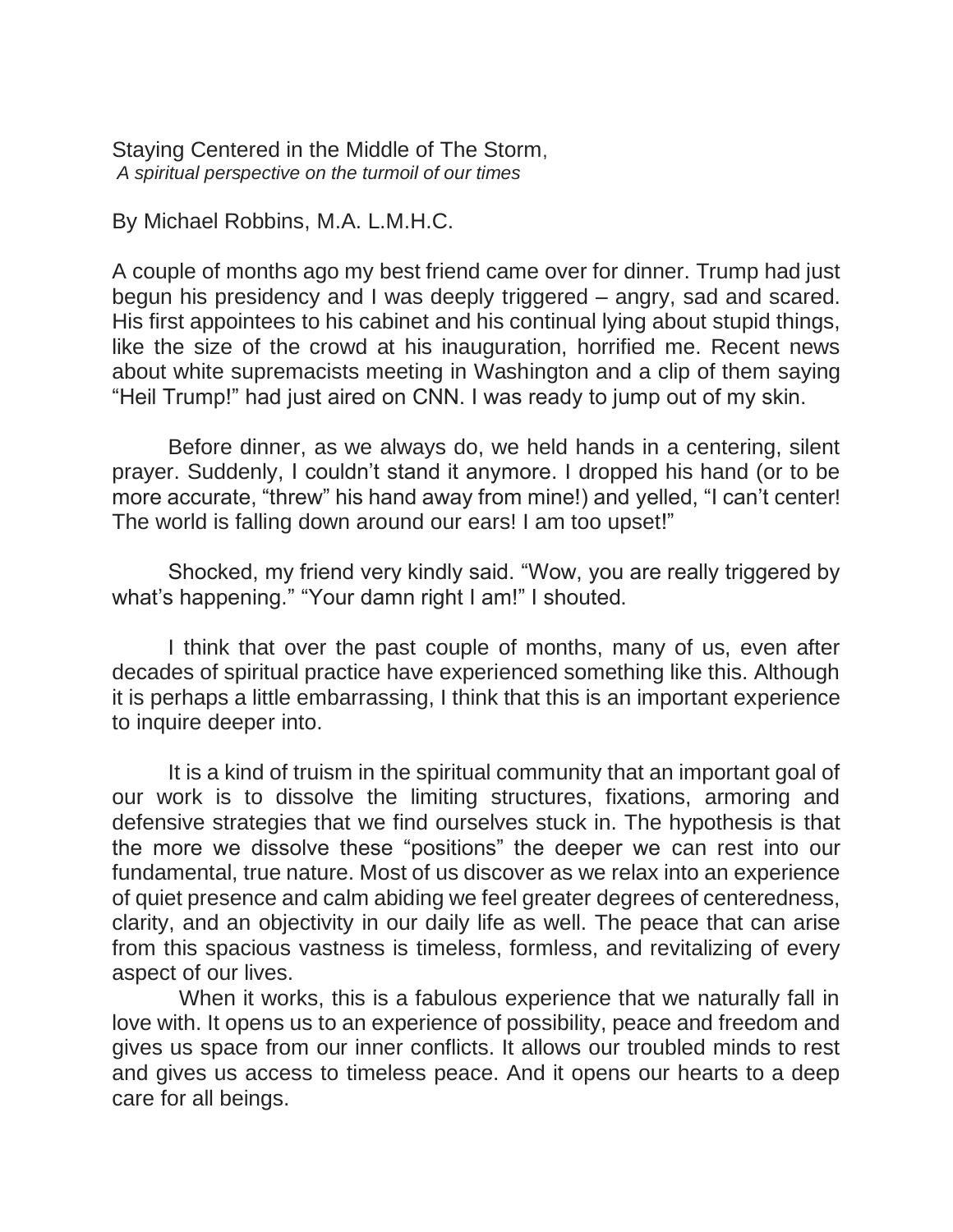The question that I would like to address here is how do we discern the correct balance between this alignment with timeless wisdom and our engagement with the world around us?

Yes, I have found the current state of our world to be emotionally triggering and stimulating. This has also been true for many of my friends and for the people that I work with professionally as a psychotherapist. As I have sat with my reactivity to current events, I have been trying to understand what contribution I can make that will be helpful and beneficial. What will actually contribute to the evolution of humanity and not simply deepen the polarization and misunderstandings that plague us?

There is an old Calvin and Hobbs cartoon in which they are in a sled hurtling over a cliff. As they are falling into the abyss one of them says, "What if nothing matters?" and the other answers "What if everything matters?" How can we hold that each of these questions holds one side of a paradoxical truth?

In order to hold both sides of this paradox I think that it is important to inquire into the interplay of our subjective consciousness and the network of relationship and care that supports our social world.

Over 40 years of spiritual practice I have spent countless hours paying exquisite attention to my subjective experience and observing the patterns of my mind and body. Perhaps you can relate to the painstaking and difficult process of observing your repetitive patterns, discovering the limitations of the particular filter that you are viewing the world through, and the freedom and relaxation that comes from letting an outdated pattern go. The more I dissolve and relax these structures, the more I discover an integrated and coherent consciousness that is not held together by fear, grasping, denial, cognitive distortions, physical tension, or any one of the many defensive strategies that my tricky mind and body gets stuck in.

Do I always have access to this state - clearly no. There certainly are experiences that still trigger me into reactivity, tension, anxiety etc. But, I am also less prone to be thrown off my center and more capable of returning to this coherent, integrated state when I have been thrown off center. And I am certainly much clearer as to what is *actually true* and less apt to believe the "false news" of my personality patterns, fixated old roles and positions.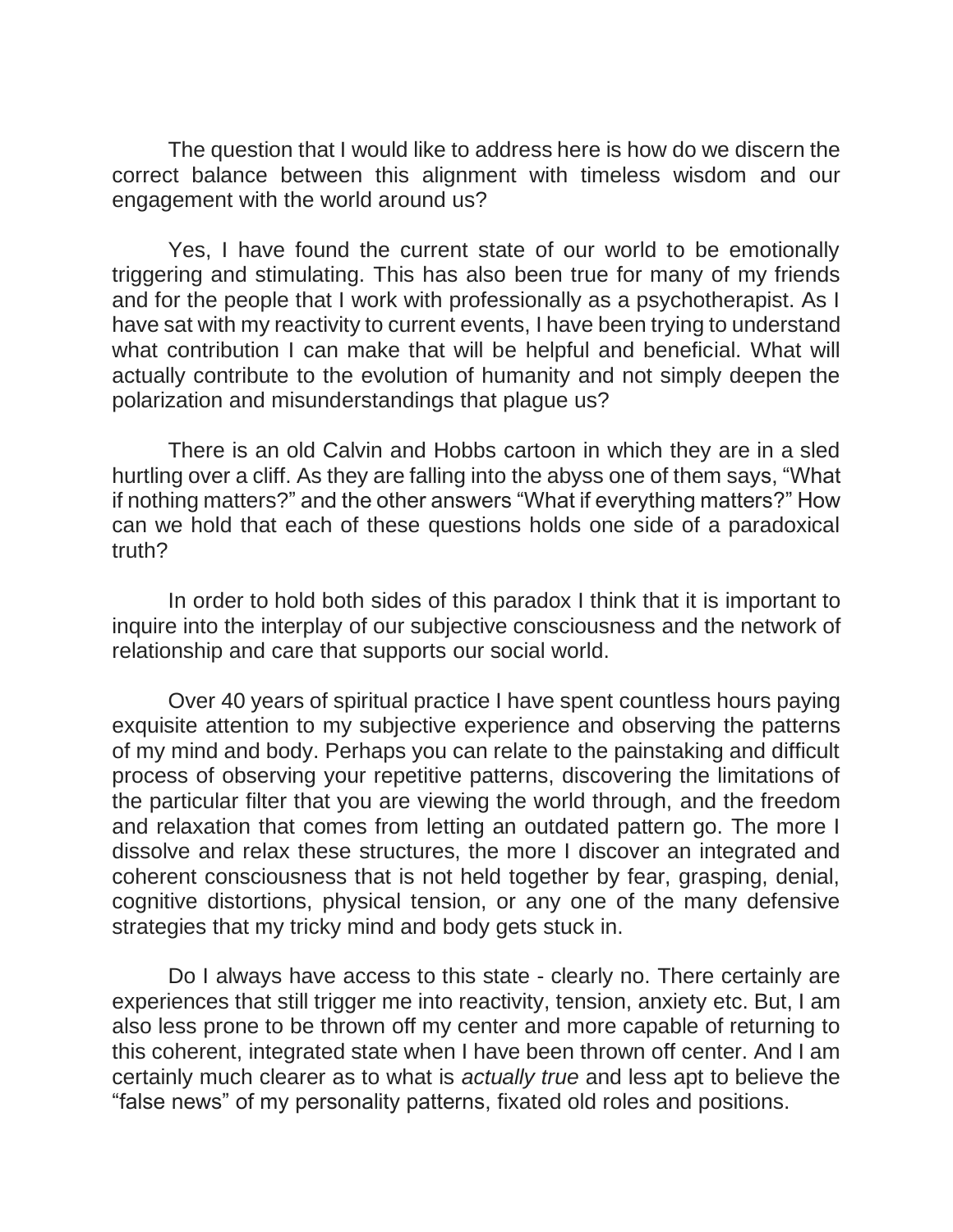One of the more interesting things to me about meditation and the process of dissolving these "blockages", is that there seems to emerge, without any intention or attempt to control my experience, a sense of curiosity and a kind, tender interest in the world around me. This impulse to explore the world feels fundamental. It also feels deeply connected to a sense of embodied security and safety in myself and my surroundings. If I feel threatened, my natural curiosity quickly folds up its tent and gets out of town. Similarly, the deep states of meditative peace and clarity disappear.

Recent psychological research supports the importance of a safe, secure early attachment to caregivers in fostering a child's ability to explore and grow (Siegel, 2012). Modern neurobiology and trauma research also teaches us that it is critically important to feel safe in ones' environment to support a coherent, stable nervous system at any age (Ogden, Minton, and Pain, 2006) Although we can become more and more resilient as a result of inner work, and some of us were gifted with very secure early attachments, it seems that we are all vulnerable and that with enough stress, anyone, perhaps even a Buddha, can crack.

The discernment between an experience of curiosity, and an experience of threat with it's inner response of tension and stubborn determination to survive at all costs, is a critical fork in the road. Although it might seem obvious in retrospect, in the moment, it can be difficult to tell the difference. Particularly if I am highly identified with being "right" about a position that I have taken, it is easy for me to convince myself that I am centered and thinking clearly when a more rigorous examination reveals that I am quite off kilter. A key criteria for me is that, although both states are related to my environment – one is related with tension and tends to take everything personally while the other is spacious, curious and relaxed.

Spaciousness does not mean "spaced out" or lacking in clear, precise thinking and feeling. In fact, it is just the opposite. When I am feeling spacious, I have greater access to clarity, precision and wisdom. Although I may be able to think quickly when I am reactive or feeling threatened, if I look deeper, my "brilliance" is being motivated by a compelling need to defend my point of view rather than a genuine dialogue or curiosity about what is true.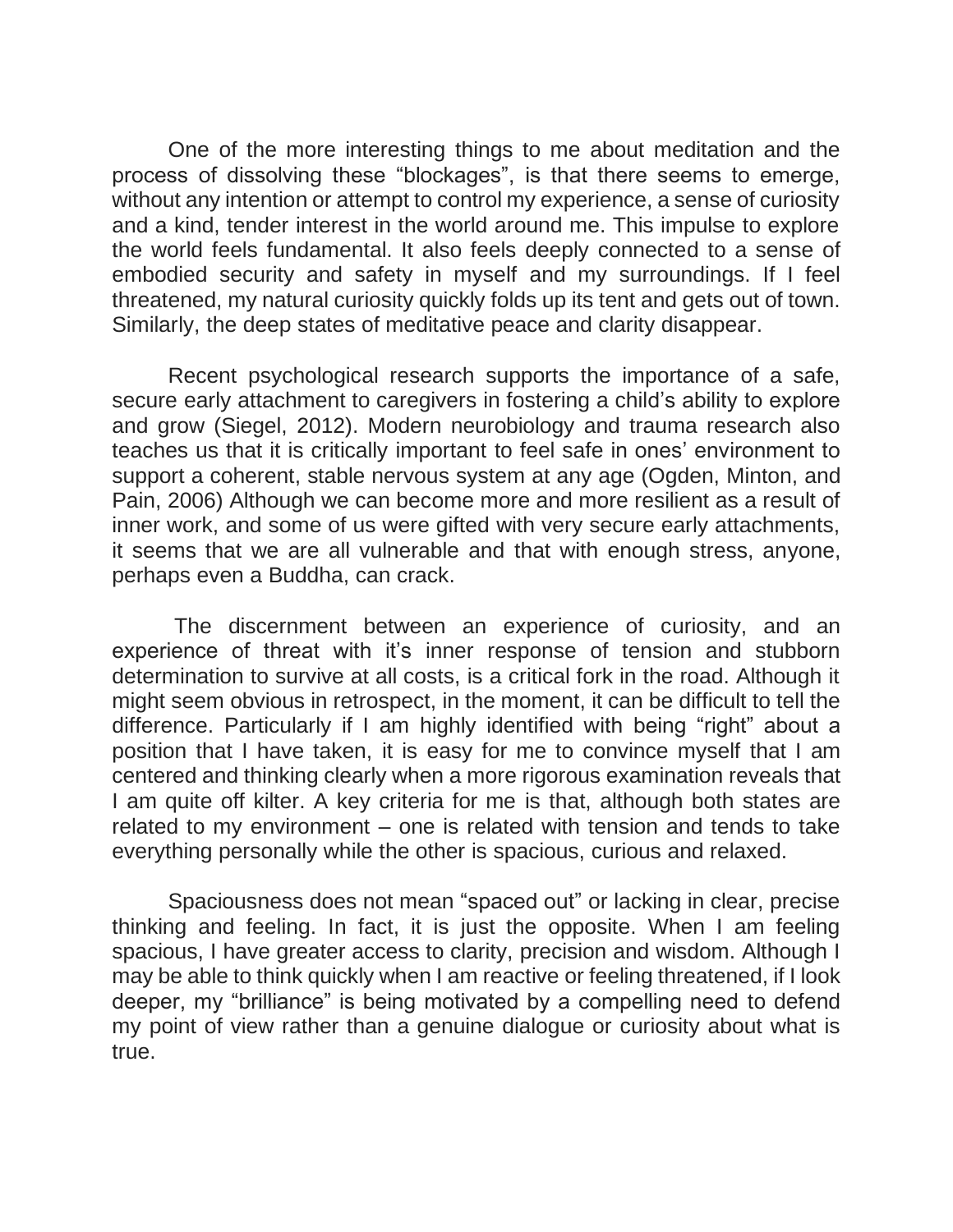Spiritual practice teaches us something even more profound. Whenever I am thinking of "me" as a fixed identity rather than as a continuously expanding and evolving process, it is actually my subtle or overt response to threat. My so called "personality", as distinguished from my true nature, is really, simply the inner dialogue that I have created in response to the stresses of my environment. This is both a mental and explicit dialogue and a pre-verbal, implicit and somatic dialogue. When the inside of "me" is truly quiet and open all the way down into the implicit pre-verbal layers of my body/mind, the boundary between the "me" and the "not me" is fluid, playful and porous. When I am really relaxed, what I call "me" is simply a certain kind of organization of my attention that has no inherent substance of its own. My "me-ness" changes constantly with every new context. In other words, I am "No-Thing". The only thing that doesn't change is the awareness of awareness itself. The contents of that awareness are always moving. This is the insight of meditators from many traditions observing their experience for thousands of years.

But let us look at this "No-thingness" a little deeper. Although there is no fixed "I" that we can pin down anywhere in this experience, the experience of centeredness certainly has a sense of gravitas and profound presence. There are other qualities as well that we can notice. When we are centered and look at the field of our relationships from the clarity of a relaxed, curiosity and interest, we feel both connected and separate. There is a quality of timelessness and quiet that stays awake and alive inside of us in the middle of our daily life. Another way of saying this is that we are connected to a sense of vertical height and depth of pure being and at the same moment to a horizontal relatedness that is connected to a particular time, particular people and to unique social and cultural contexts. We are in the world, but not of it. It is also noteworthy, although we are not emotionally reactive, we are totally capable of responding instinctually and quickly if there is a genuine danger (like a car bearing down on us or a snake in the grass). When we can really rest into this stance, we are flexible, connected, separate, clear, curious, spontaneous and very present.

Another, critically important quality in this context, is that we have a direct, intuitive knowing of what is right and wrong. Embedded in this deep sense of vertical presence and horizontal connection, is an inherent sense of ethics. This makes sense if we look at presence as a profoundly open heart. When our hearts are open we immediately feel the effect of our actions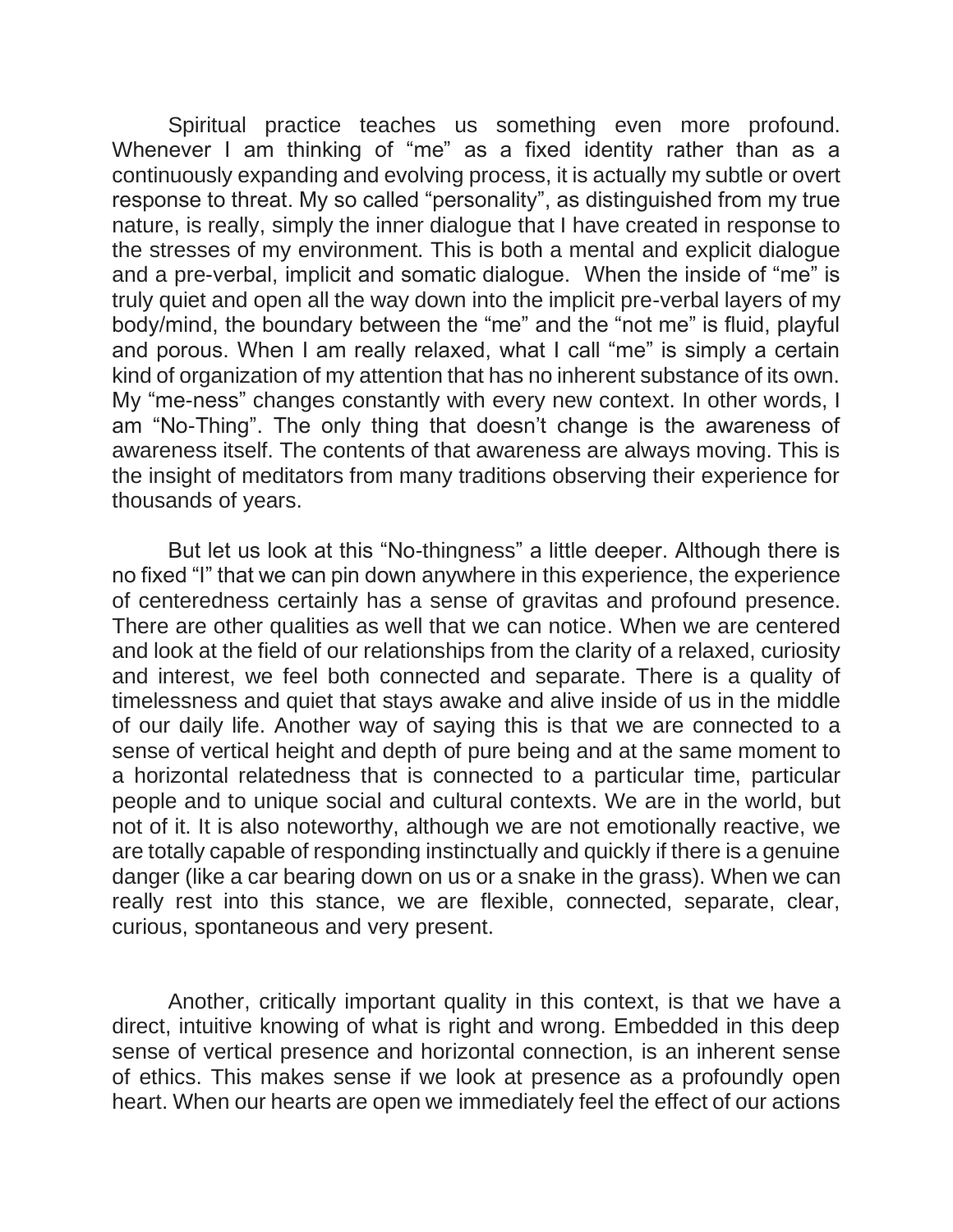on our environment. We "know" when we have lied, been hurtful, unkind, or misattuned. We know this not because of some internalized book of rules that we have learned, but because our attunement and empathy immediately gives us the feedback. When our hearts are open, we instinctively know how to be good parents, good friends, and good citizens of our communities. All spiritual traditions have ethical teachings that are inextricably linked with their spiritual practices.

To be sure we could argue at length about when ethics becomes an outer structure that is imposed rather than an inner structure that is discovered. And, it certainly seems true that our sense of ethics shifts with each context and historical moment and that whenever we have a rigid set of rules we are in danger of violating the spirit of *presence*. Understanding the specific, most centered, ethical response to a situation is a deep and worthy inquiry. But for our purposes here, I would like to simply notice that the deeper our heart and mind opens to our true nature, that there is an immediate, experiential sense of what the Buddhists call "right action". In other words, when we engage our spiritual practices with sincerity and heart we discover a sense of conscience. This is exemplified in the elegance of this Sufi invocation: "Towards the one, the perfection of love, harmony and beauty" and the many versions of the Metta prayer found in Buddhism: "May all beings be happy. May all Beings be free from suffering and root of suffering. May all being be at peace."

So now let's explore what happens when things get more challenging, as they have in the current political climate. Given what we have already discovered about how important a sense of basic trust and safety is in maintaining our curiosity and openness, it is interesting to observe how the perceived or real experience of threat at the political level effects our consciousness.

Let me use myself as a research subject. Here are some initial observations. Both during the campaign and when Trump won the election and became the US President, I felt a sea change in my internal state. I had never experienced a political process that was so rancorous, so mean, and so filled with personal cruelty and bullying. I was scared about the fact that this kind of behavior and the communication norms that were being modeled had received so much support from a large swathe of our country. I felt despair about humanity and worried for our future as a human race. I still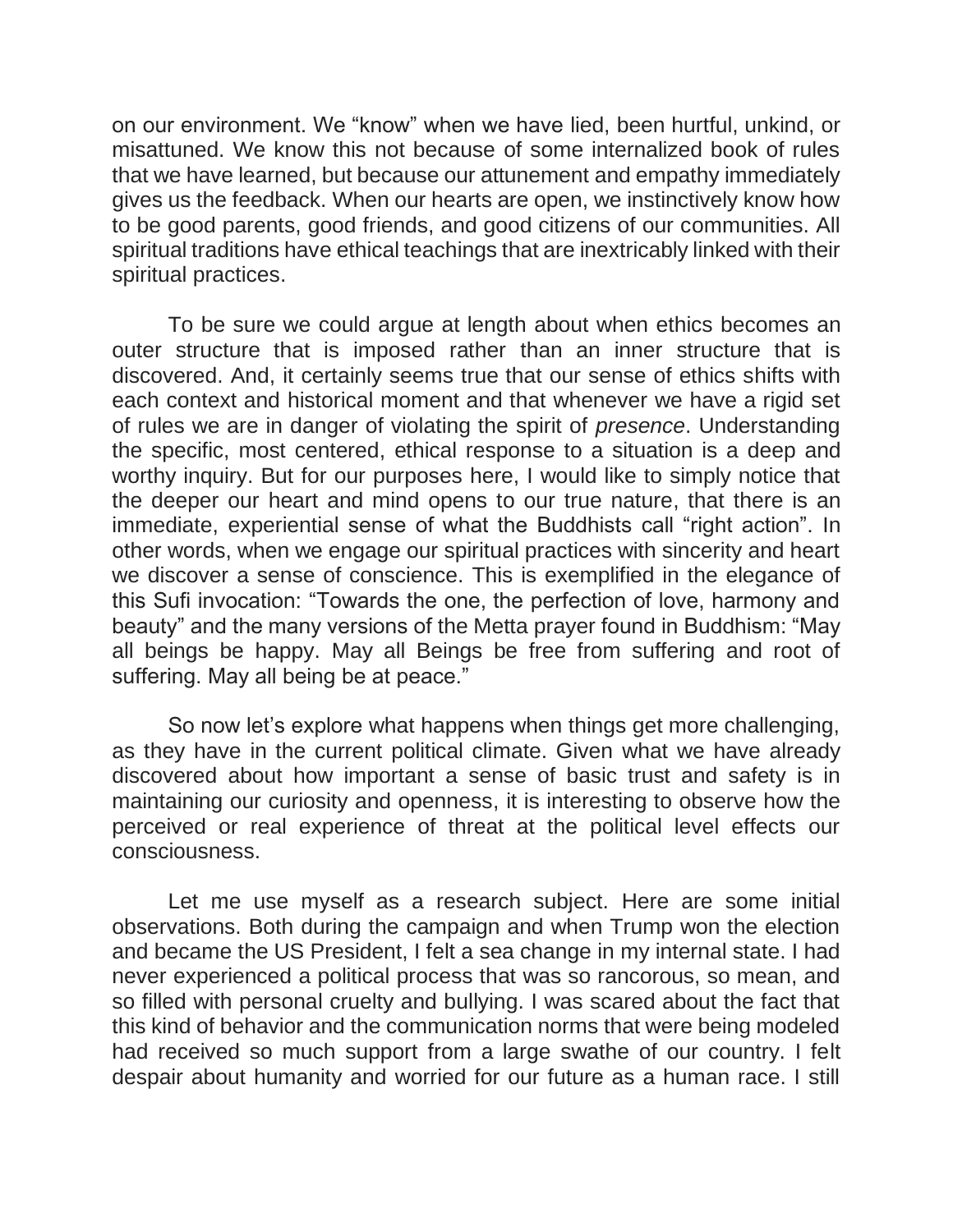often feel reactive, angry, sad, depressed, and triggered when I see or read the news.

At a meta-level, another thing I noticed, was my reactivity to difference. As my mentor in the group therapy field, Yvonne Agazarian, says, two things seem to be simultaneously true about the human response to difference. Human beings absolutely need difference to "survive, develop and transform", and too much difference is de-stabilizing and even traumatic (Agazarian, 1997). We both need differences to learn and grow, and we loathe, hate and detest differences when they exceed, what neurobiologist Dan Siegel calls, our "window of tolerance" (Siegel, 2012). We will do whatever we can to defend ourselves from the de-stabilizing effects of actions, points of view and norms that are outside of this window. We will scape-goat them, deny their existence, and defend ourselves with lots of rancor and even violence. Certainly, we have seen all of these things in the mainstream and social media and in political rallies from Trump and his supporters and in response to Trump. Clearly both sides in this polarized dialogue feel deeply threatened and have lost their curiosity about the other and their capacity for a relaxed, open exchange that might lead to real understanding.

How can we find clarity, objectivity and guidance in the middle of this mess? How can we truly learn to listen to each other again?

As spiritual practitioners, I think we have a high and important calling in this regard. My sense is that the most important thing we have to contribute is precisely the atmosphere of relaxed curiosity and inquiry into the truth which is at the heart of our practice. This means overcoming our reactivity and upset and using the resource of our years of spiritual practice with great determination. This also means finding a depth of security and safety in what we know to be true from our spiritual work even when there is a tsunami of stimulation that wants to pull us out of our center and frighten us. This means holding onto our vertical depth with great tenacity as we wade into the fray of our current political and social climate and asking ourselves and each other, again and again, what is actually true here?

Time magazine recently published an interview with Trump titled "The Death of Truth". I think that we must, patiently, compassionately, and firmly, in little and big ways, not allow this.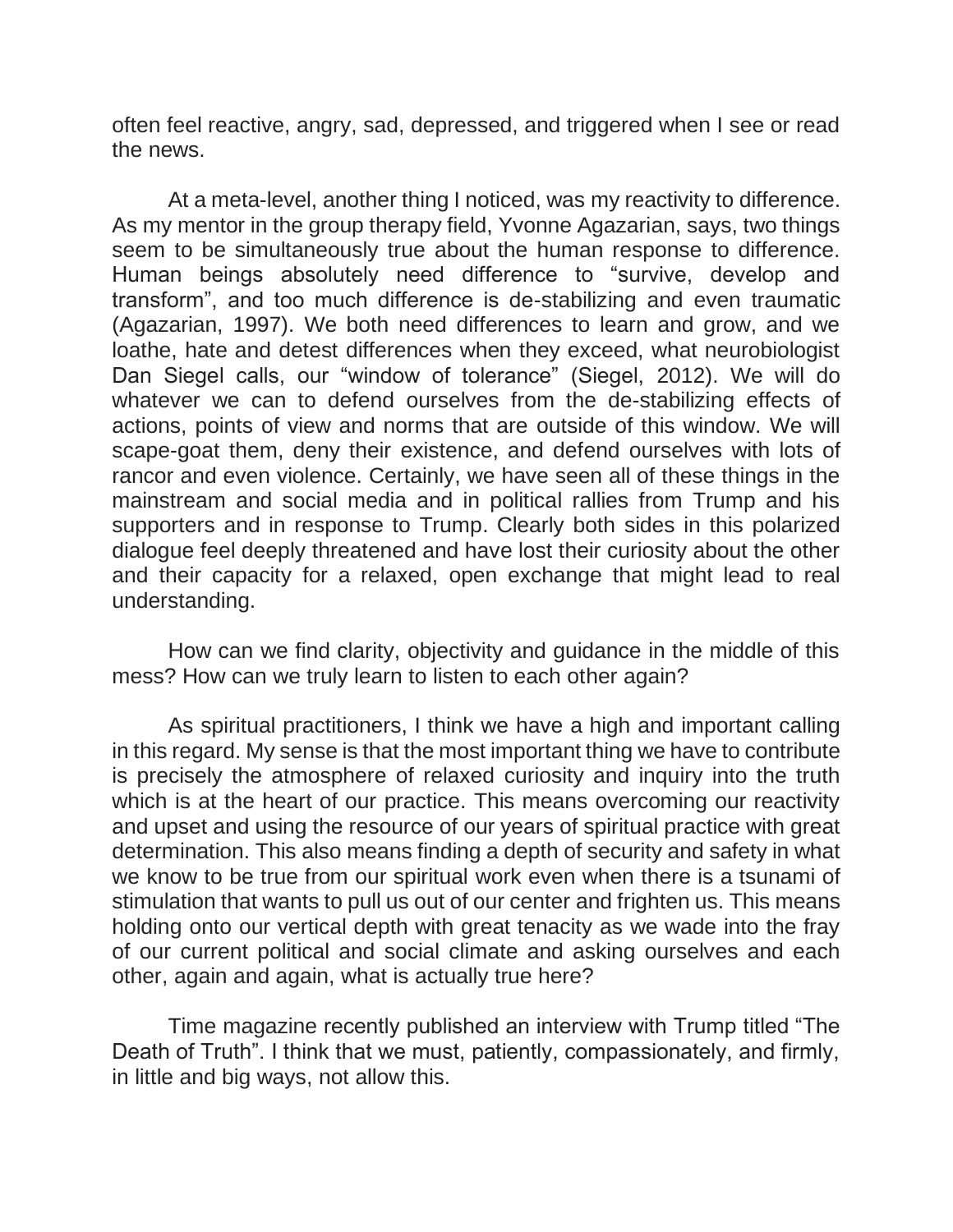Earlier in this inquiry I noticed how curiosity, which I think is the fundamental drive behind our inquiry into truth, pulls up stakes and leaves when there is a sense of threat. Unfortunately, these are times with great threats, both real and imagined. Most importantly in my mind, what is being threatened are 1) norms of communication that are respectful and tolerant of difference, 2) values that are critical for the creation of a safe and sustainable planet for all beings regardless of their religious affiliation, sexual orientation, country of origin, color or gender, and 3) the sustainability of our natural environment and the denial of the findings of science in regards to climate change. These concerns are not partisan issues. They are human issues and lie at the foundation of a culture that cares for the good of the whole and not just the few. It is because these norms and values are being thrown into question that this is not, as my friend Lama Wangdu sometimes says, "just another day in Samsara". Our individual lives will end sooner or later, but these norms and values are the very core of what will allow us to survive as a human race. They are not 'personal'. It is vitally important that we stand behind these values and support them. These are the norms and values that can safely guide our human family for generations to come and lead us into a sustainable future. And I believe that they are also values that emerge inside of the human heart if we attend to our experience with mindfulness and sincerity.

I would like to call on all of us to hold a space of safety and deep connection to the people that we might disagree with and continually 'drain the swamp' of the pervasive atmosphere of threat and unsafety that is poisoning our collective dialogue. As mindful, awake citizens of the world, committed to the values of compassion and respect, we cannot condone or look the other way when we see actions that we assess as harmful to others or to the planet. I ask that we both stay in deep connection with the people that we disagree with and that we not lose our capacity for wise discernment or critical thinking in a fit of emotional reactivity. We must stay in touch with the sacredness of the beings that are taking these actions, try to sincerely and deeply understand what is motivating their behavior, challenge their behavior (sometimes with great force, as in the case of a hate crime) without ever communicating disrespect for the beings themselves. (We also have to do that for ourselves when we catch ourselves, in the middle of a reactive storm, doing something that we later know is off base!) It takes great clarity and discernment to confront someone skillfully without becoming reactive and rancorous. It takes even more courage to look deeply into the heart of someone we disagree with strongly and see the pain, sense of unsafety, and